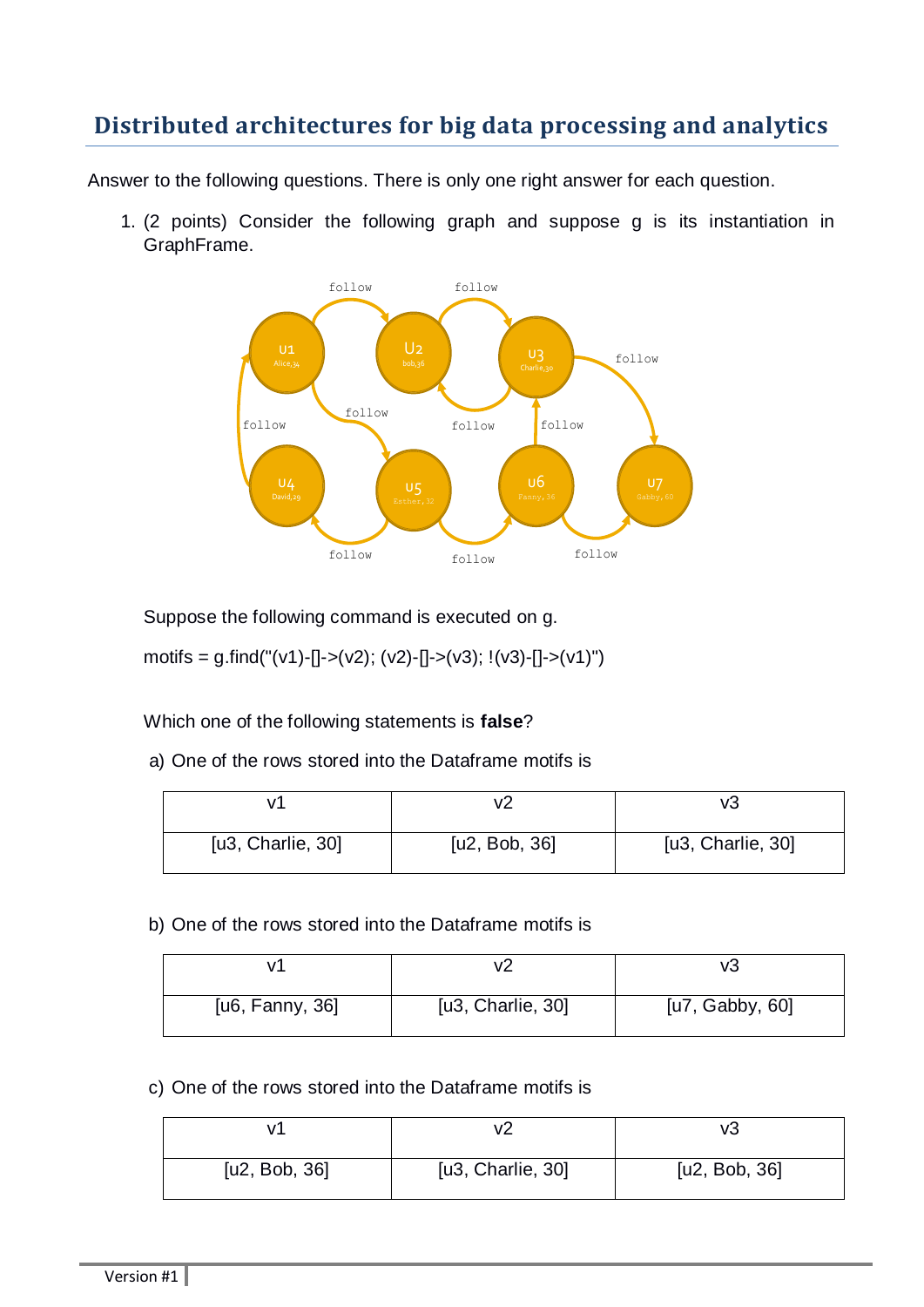d) One of the rows stored into the Dataframe motifs is

|                  |                 | V٥              |
|------------------|-----------------|-----------------|
| [u5, Esther, 32] | [u4, David, 29] | [u1, Alice, 34] |

2. (2 points) Consider the following graph and suppose g is its instantiation in GraphFrame.



Suppose the following command is executed on g.

motifs = g.find("(v1)-[]->(v2); (v2)-[]->(v3); !(v2)-[]->(v1)")

Which one of the following statements is **false**?

## a) One of the rows stored into the Dataframe motifs is

| v1              |                   | Vć              |
|-----------------|-------------------|-----------------|
| [u6, Fanny, 36] | [u3, Charlie, 30] | [u7, Gabby, 60] |

b) One of the rows stored into the Dataframe motifs is

| v٦              | v2              | vЗ               |
|-----------------|-----------------|------------------|
| [u4, David, 29] | [u1, Alice, 34] | [u5, Esther, 32] |